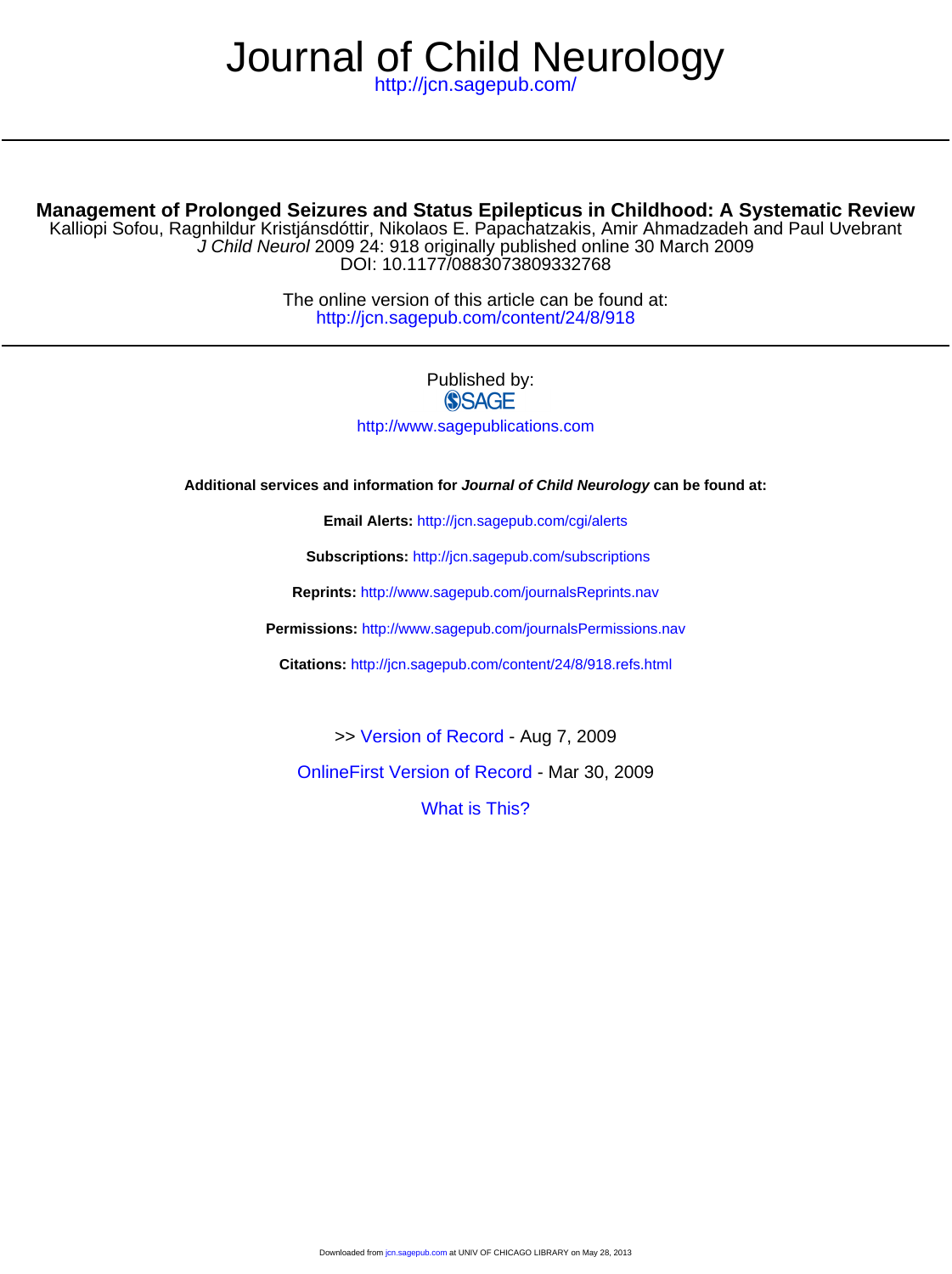# Management of Prolonged Seizures and Status Epilepticus in Childhood: A Systematic Review

Kalliopi Sofou, MD, Ragnhildur Kristjánsdóttir, MD, PhD, Nikolaos E. Papachatzakis, MD, Amir Ahmadzadeh, MD, and Paul Uvebrant, MD, PhD

Pediatric prolonged seizures and status epilepticus are medical emergencies necessitating immediate life-support and seizure-control measures. A systematic review of published data on the management of prolonged seizures and status epilepticus showed that buccal midazolam was significantly more effective than rectal diazepam, reaching a seizurecontrol rate of 70% and recurrence rate of 8%. Intranasal lorazepam was as effective as intramuscular paraldehyde in a cost-restrained setting. In refractory status epilepticus, both intravenous midazolam and valproate were equally effective to intravenous diazepam, with valproate exhibiting significantly faster seizure cessation and safer profile than

Status epilepticus is by conventional definition a<br>continuous seizure activity lasting longer than<br>30 minutes or two or more discrete seizures without<br>interictal resumption of baseline mental status.<sup>1-3</sup> The continuous seizure activity lasting longer than 30 minutes or two or more discrete seizures without interictal resumption of baseline mental status.<sup>1-3</sup> The intense controversy around which duration of seizure activity should be accepted as status epilepticus has led over the last years to a gradual decline from half an hour to 20 minutes, $4 \times 10$  minutes, $5,6$  and finally a 5-minute length has been proposed.<sup>7-9</sup> At the same time, new terms have been bestowed on status epilepticus, such as early or impending status epilepticus and established status epilepticus; the first 2 terms are based on the 5-minute definition to describe continuous or intermittent seizures

Journal of Child Neurology Volume 24 Number 8 August 2009 918-926  $\odot$  2009 The Author(s) 10.1177/0883073809332768 http://jcn.sagepub.com

diazepam, even in infancy. In conclusion, buccal midazolam is efficacious and safe thanks to its convenient route of administration, which may serve as first-line in the treatment of prolonged seizures. Intranasal lorazepam is an effective, easy-to-use, and safe drug for prolonged seizures. Intravenous valproate exhibits favorable efficacy and safety profile as third-line in status epilepticus, refractory to diazepam and phenytoin.

Keywords: status epilepticus; prolonged seizures; treatment; midazolam; lorazepam; valproate; systematic review; refractory; buccal; intranasal

lasting more than 5 minutes, without full recovery of consciousness between seizures,<sup>10,11</sup> while the latter oneestablished status epilepticus—is gradually replacing the conventional 30-minute definition.

This debate surrounding the definition of status epilepticus brings forth the need to identify and treat status epilepticus in a proper and timely manner; not too early as not all patients require aggressive anticonvulsant treatment but not too late either. Indeed, it has been shown that up to 40% of seizures lasting between 10 and 29 minutes abort spontaneously, without treatment.<sup>12</sup> Treatment delay, however, has been associated with delayed treatment response,<sup>13</sup> time-dependent pharmacoresistance,  $6,14,15$  and unfavorable overall mortality.<sup>12</sup>

Status epilepticus is classified into 2 major categories, namely convulsive status epilepticus and nonconvulsive status epilepticus. Convulsive status epilepticus is considered the most life-threatening type of pediatric status epilepticus, exhibiting case fatality rates of 2.7% to  $8\%$ .<sup>16</sup> Morbidity secondary to convulsive status epilepticus is also high; new neurological disorder occurs in 10% and 20% of cases among children with nonsymptomatic and symptomatic convulsive status epilepticus, respectively.<sup>16</sup> In general, neurological sequelae such as focal neurological deficits, cognitive impairment, and behavioral problems complicate 15% of pediatric convulsive status epilepticus.<sup>17</sup>

Received October 27, 2008. Received revised January 18, 2009. Accepted for publication January 18, 2009.

From the Departments of Pediatrics (KS, RK, PU) and Rehabilitation (NEP), Sahlgrenska University Hospital, Göteborg, Sweden, and Child Rehabilitation (AA), Göteborg, Sweden.

The authors have no conflicts of interest to disclose with regard to this article.

Address correspondence to: Kalliopi Sofou, Department of Pediatrics, Sahlgrenska University Hospital, The Queen Silvia Children's Hospital, SE-416 85 Gothenburg, Sweden; e-mail: kalliopi.sofou@vgregion.se.

Sofou K, Kristjánsdóttir R, Papachatzakis NE, Ahmadzadeh A, Uvebrant P. Management of prolonged seizures and status epilepticus in childhood: a systematic review. J Child Neurol. 2009;24:918-926.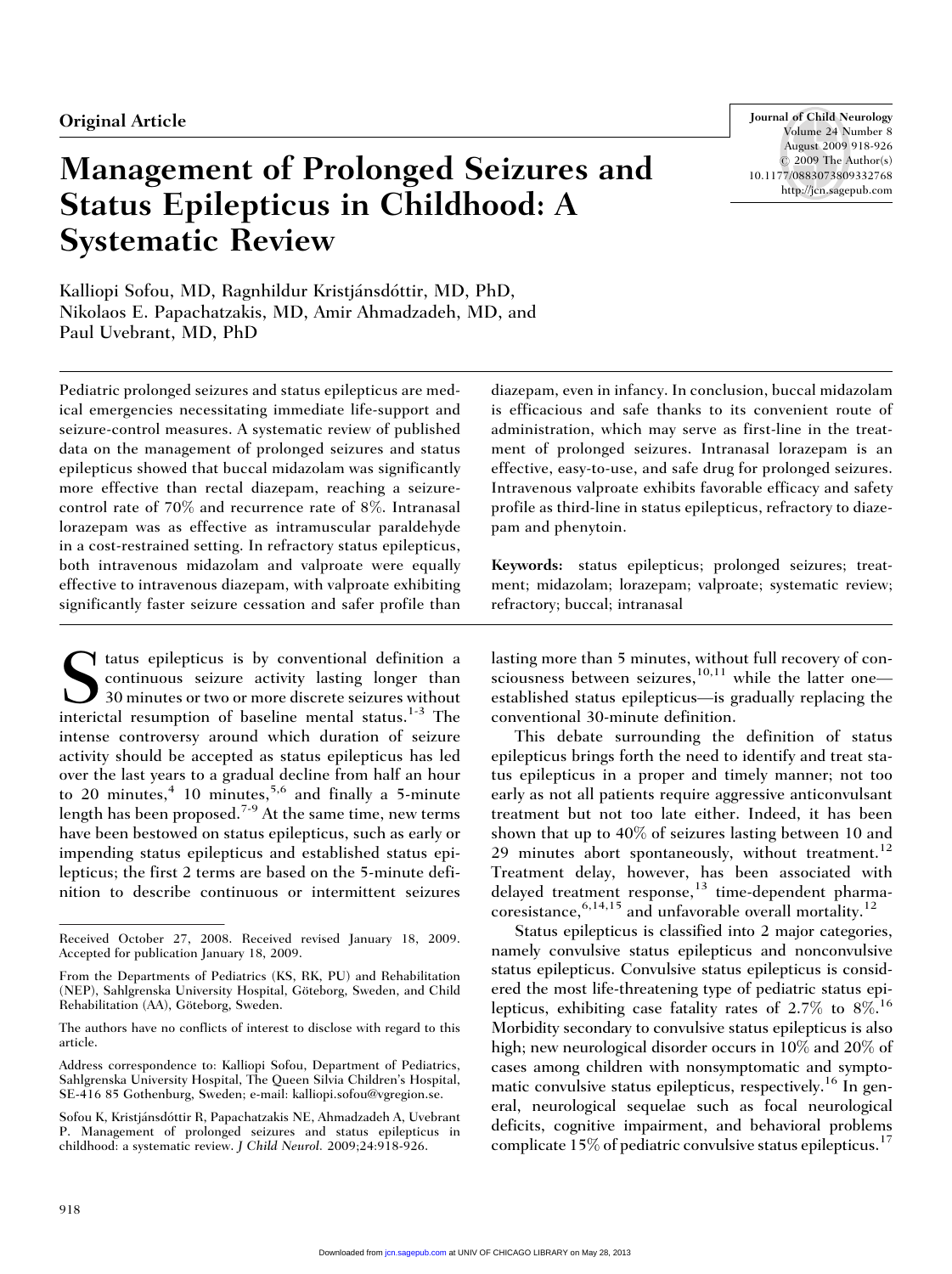Table 1. Final Eligibility Criteria

- Inclusion
- 1. Randomized controlled trials evaluating the therapeutic management of status epilepticus in children and/or adolescents
- 2. Randomized controlled trials comparing an antiepileptic drug to another comparator (active and/or placebo) for the treatment of status epilepticus 3. Randomized controlled trials evaluating the effects of antiepileptics in any type of status epilepticus: early/impending, established, or refractory status epilepticus
- 4. Randomized controlled trials evaluating the effects of antiepileptics in prolonged seizure activity, defined as at least 5-minute duration
- 5. Randomized controlled trials on the therapeutic management of status epilepticus in mixed population, with available data separately for the pediatric population

Exclusion

- 1. Randomized controlled trials with no specific criterion regarding seizure duration, or randomized controlled trials that included seizure duration other than prolonged seizures and/or status epilepticus
- 2. Nonrandomized, controlled clinical trials
- 3. Randomized controlled trials on the therapeutic management of status epilepticus in mixed population, without available data separately for the pediatric population

Nonconvulsive status epilepticus, however, has been traditionally associated with better prognosis. It is further divided into 2 subgroups, the relatively benign absence status epilepticus and the complex partial status epilepticus<sup>18,19</sup>; both, and especially complex partial status epilepticus, exhibit high rates of underdiagnosis, accompanied by significant mortality and neurological morbidity.<sup>20,21</sup>

Prompt and accurate diagnosis and management of status epilepticus are therefore of great importance for the pediatrician in everyday clinical practice. One of the most challenging clinical issues to be addressed remains that of the optimal treatment algorithm. This article attempts to perform a systematic review of published literature regarding the therapeutic management of prolonged seizures and status epilepticus in childhood and, secondarily, to discuss treatment options on the basis of real-world clinical needs.

#### Materials and Methods

The MEDLINE computerized bibliographic database was searched until July 9, 2008, with the use of a sensitive search strategy for randomized controlled trials in combination with search terms for status epilepticus and pediatric/adolescent population. Studies' final eligibility criteria for inclusion in the present systematic review are summarized in Table 1. No seizure type (convulsive or nonconvulsive), language, or date restrictions were applied. Assessments of eligibility criteria and data extraction were performed independently by 2 reviewers (K.S. and N.E.P.), with the use of a standardized data extraction form (Figure 1). Any discrepancies were resolved by consensus, and a third reviewer (R.K.) was consulted where necessary. As this was a systematic review of already published data, no institutional review board/ethics committee approval was required.

#### Results

A visual overview of the literature search and retrieval results is presented in Figure 2. From the 1179 papers

initially retrieved, only 8 fully met the inclusion/exclusion criteria of the current systematic review.22-29 As outlined in Table 2, 5 studies were conducted in the field of prolonged seizures or early/impending status epilepticus, while the remaining 3 were carried out in the refractory setting.

Diazepam is considered the most widely used antiepileptic medication for the acute management of seizures in both pediatric and adult populations.<sup>30</sup> Chamberlain and colleagues evaluated the effect of intravenous diazepam versus intramuscular midazolam in the treatment of motor seizures of at least 10-minute duration.<sup>22</sup> Both anticonvulsants were found equally effective in controlling seizures; however, through its intramuscular route of administration, midazolam exhibited faster initiation of treatment, leading to significantly more rapid cessation of seizure activity from arrival at the hospital (7.8 minutes vs. 11.2 minutes,  $P = .047$ ).

Intranasal administration of midazolam has also been studied in the field of prolonged seizures. A randomized controlled trial performed by Lahat et al in 44 young children compared intranasal midazolam to intravenous diazepam in the treatment of febrile seizures of at least 10-minute duration. $^{24}$  Even though the time from drug administration to seizure control significantly favored the diazepam arm  $(2.5 \text{ minutes vs. } 3.1 \text{ minutes}, P < .001)$ , the overall time to cessation of seizures after arrival at the hospital was significantly faster in the midazolam arm  $(6.1 \text{ minutes vs. } 8.0 \text{ minutes}, P < .001)$ . Both treatments were found equal in terms of safety and risk of recurrence.

Midazolam and diazepam were further compared by Scott et al who studied different routes of drug administration in the treatment of prolonged seizures.<sup>23</sup> A total of 18 patients between 5 and 19 years of age with known severe epilepsy were randomized to receive either buccal midazolam or rectal diazepam for the cessation of longer than 5-minute seizure activity. In a total of 79 episodes,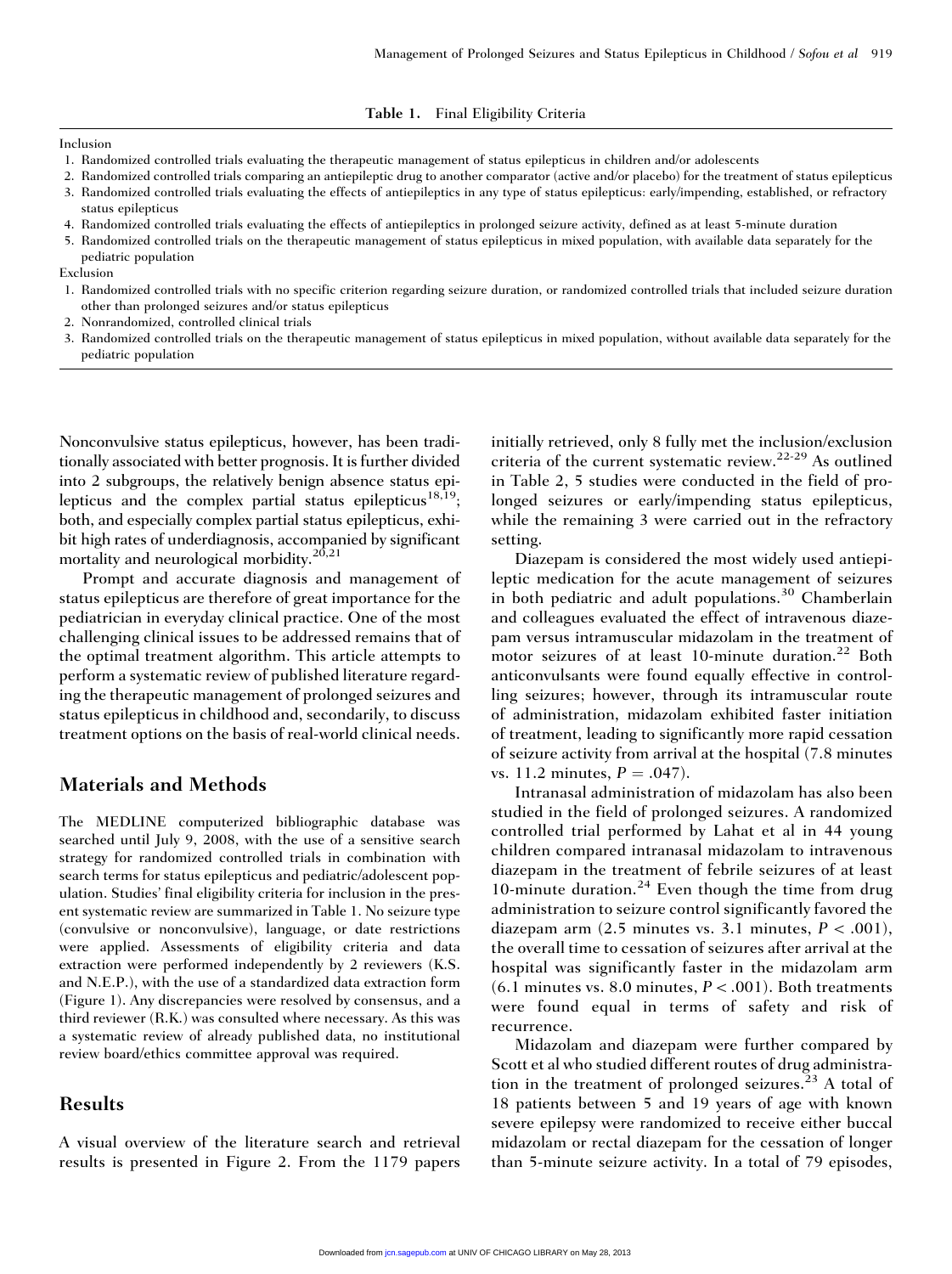| <b>Study ID</b>                                                                     | <b>Author Surname</b>       |                     |                           | <b>Reviewer</b><br>$\square$ KS | <b>Publication Details</b><br>(Journal/Year/Issue/Page#) |
|-------------------------------------------------------------------------------------|-----------------------------|---------------------|---------------------------|---------------------------------|----------------------------------------------------------|
|                                                                                     |                             |                     |                           | $\square$ NEP                   |                                                          |
| <b>RCT</b>                                                                          | <b>Study Population [#]</b> |                     |                           | <b>Type of Seizures:</b>        |                                                          |
| $\Box$ Yes                                                                          | $\Box$ Pediatric $\Box$     | -1                  |                           | $\square$ Early or Impending SE |                                                          |
| $\square$ No                                                                        | $\Box$ Mixed                | ı<br>Ł              |                           | $\Box$ Established SE           |                                                          |
|                                                                                     | Age Range (mean age):       |                     |                           | Refractory SE                   |                                                          |
|                                                                                     |                             |                     |                           | $\Box$ Prolonged Seizures       |                                                          |
| <b>Design</b>                                                                       | <b>Single Blind</b>         |                     | <b>Double Blind</b>       | <b>Triple Blind</b>             | <b>Open Label</b>                                        |
| Antiepileptic                                                                       | Active substance:           |                     |                           | Route of administration:        | Mean Dose:                                               |
| Drug #1                                                                             |                             |                     |                           | IV, IM, IN, Rectal, Buccal      | Max Dose:                                                |
|                                                                                     |                             |                     |                           |                                 |                                                          |
| Antiepileptic                                                                       | Active substance:           |                     |                           | Route of administration:        | Mean Dose:                                               |
| Drug <sub>#2</sub>                                                                  |                             |                     |                           | IV, IM, IN, Rectal, Buccal      | Max Dose:                                                |
|                                                                                     | Placebo                     |                     |                           |                                 |                                                          |
| Antiepileptic                                                                       | Active substance:           |                     |                           | Route of administration:        | Mean Dose:                                               |
| Drug#3                                                                              |                             |                     |                           | IV, IM, IN, Rectal, Buccal      | Max Dose:                                                |
|                                                                                     | Placebo                     |                     | <b>Treatment Outcomes</b> |                                 |                                                          |
| <b>Type of Outcome</b>                                                              |                             | <b>Treatment #1</b> |                           | <b>Treatment #2</b>             | <b>Treatment #3</b>                                      |
| Successful seizure control                                                          |                             |                     |                           |                                 |                                                          |
| Time to seizure control                                                             |                             |                     |                           |                                 |                                                          |
| Seizure recurrence rate                                                             |                             |                     |                           |                                 |                                                          |
| Mortality rate                                                                      |                             |                     |                           |                                 |                                                          |
| Resp. depression rate                                                               |                             |                     |                           |                                 |                                                          |
| Hypotension rate                                                                    |                             |                     |                           |                                 |                                                          |
| ICU admission rate                                                                  |                             |                     |                           |                                 |                                                          |
| Other                                                                               |                             |                     |                           |                                 |                                                          |
| Authors conclusion                                                                  |                             |                     |                           |                                 |                                                          |
| Comments                                                                            |                             |                     |                           |                                 |                                                          |
|                                                                                     |                             |                     |                           |                                 |                                                          |
| <b>Study meets all final</b>                                                        |                             | $\Box$ Yes          |                           | <b>Reviewers Initials:</b>      | <b>Sign and Date:</b>                                    |
| eligibility criteria:                                                               |                             | $\square$ No        |                           |                                 |                                                          |
| The following section will be completed by the third reviewer, in case of consensus |                             |                     |                           |                                 |                                                          |
| failure between the first two reviewers, after thorough evaluation of the study:    |                             |                     |                           |                                 |                                                          |
| Study meets all final                                                               |                             | $\Box$ Yes          |                           | Reviewers Initials:             | Sign and Date:                                           |
| eligibility criteria:                                                               |                             | $\square$ No        |                           |                                 |                                                          |

Figure 1. Data extraction form. ICU, intensive care unit; IM, intramuscular; IN, intranasal; IV, intravenous; max, maximum; SE, status epilepticus.

buccal midazolam was shown to be at least as effective as rectal diazepam, with a response rate of 75% versus 59%, respectively ( $P = .16$ ). Time to seizure control favored the midazolam arm (6 minutes vs. 8 minutes,  $P = .31$ ), while hypotension was less prominent in the diazepam arm (decrease in systolic blood pressure of 6 mm Hg vs. 11 mm Hg,  $P = .15$ ).

Another randomized controlled study of buccal midazolam versus rectal diazepam in the treatment of prolonged seizures was recently published by Mpimbaza and colleagues.<sup>26</sup> Among 330 children of 3 months to 12 years of age with convulsive episodes of longer than 5 minutes, 69.7% qualified as responders in the midazolam arm, as opposed to 57% in the diazepam arm ( $P = .016$ ). Seizure recurrence rate at 1 hour was significantly higher in patients treated with diazepam  $(17.5\% \text{ vs. } 8\%, P = .026)$ . As far as safety is concerned, respiratory depression was equally encountered in both arms, while an event of intense pruritus was evaluated as possibly related to midazolam treatment.

Another anticonvulsant administered intranasally, lorazepam, has been studied in African children presenting with protracted convulsions of more than 5-minute duration.<sup>25</sup> Ahmad et al showed that intranasal lorazepam provides slightly better seizure control when compared to intramuscular paraldehyde; response to treatment within 10 minutes was achieved in 75% of lorazepam-treated patients, while the respective percentage for paraldehyde was 61\%  $(P = .06)$ .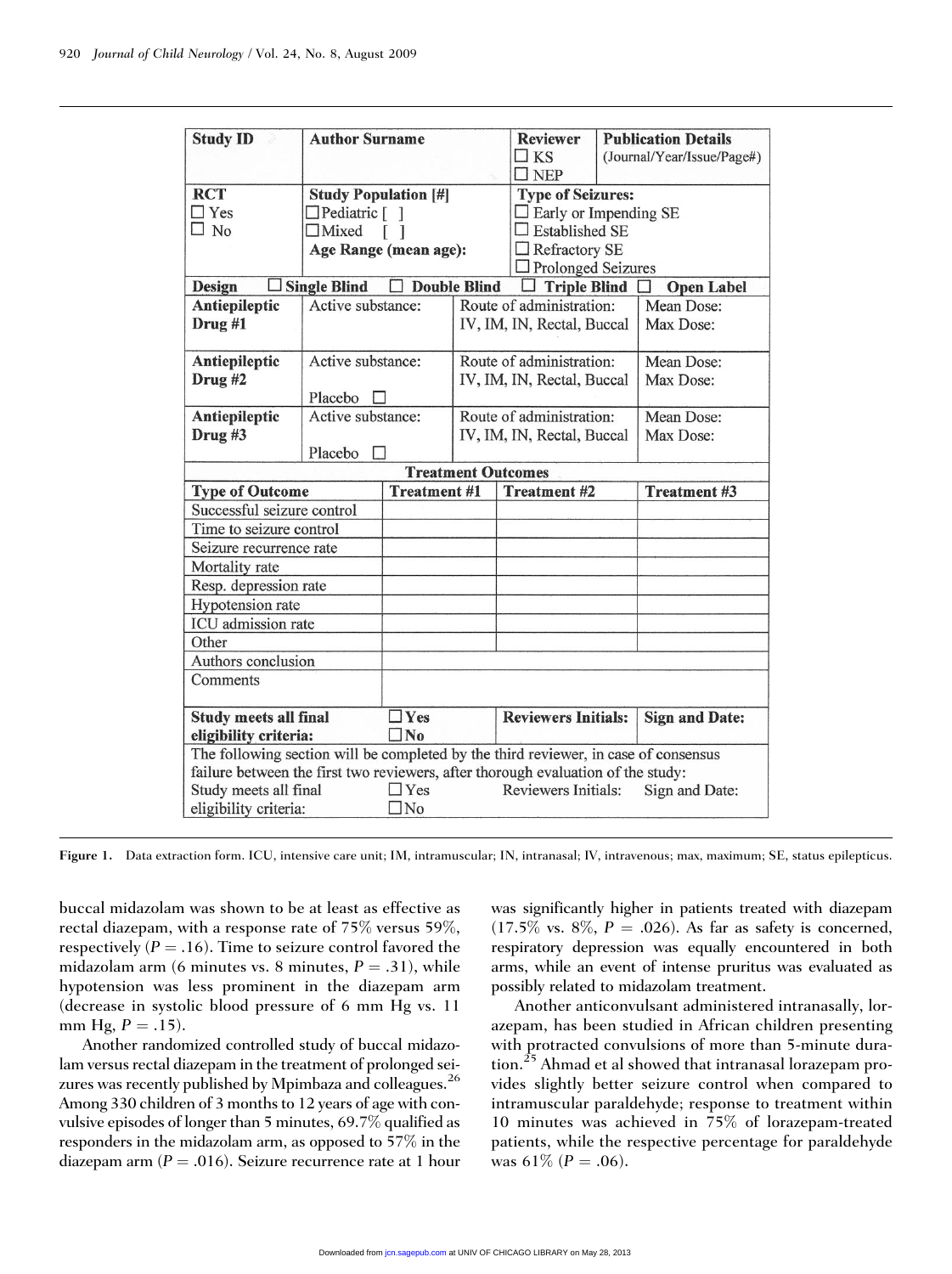

Figure 2. Literature search and retrieval results.

With respect to refractory status epilepticus, 2 of the 3 studies retrieved the use of intravenous diazepam as the active comparator. The first one was undertaken by Singhi and colleagues to include 40 children with motor seizures resistant to 2 consecutive doses of diazepam and phenytoin infusion.<sup>27</sup> When compared to diazepam, intravenous midazolam was found to be equally effective in seizure cessation; however, higher recurrence and mortality rates were attributed to midazolam treatment, largely associated with central nervous system infections. Respiratory depression and hypotension were equally prevalent in both treatment groups, reaching rates of 50% and 40%, respectively.

Another anticonvulsant agent with promising results in the therapeutic management of refractory status epilepticus is intravenously administered valproate. Its effect was compared to that of intravenous diazepam in a recent study by Mehta et al.<sup>28</sup> A total of 40 children, with status epilepticus uncontrolled after a bolus of diazepam and 2 consecutive doses of phenytoin, participated in the study. Both treatments were found to be equally effective in controlling seizures (seizure control within 30 minutes; 80% in valproate vs 85% in diazepam group, P not significant); however, valproate succeeding significantly faster cessation of convulsions (5 minutes vs 17 minutes,  $P < .001$ ). Treatment with valproate was also shown to be significantly safer in terms of respiratory depression, hypotension, and intensive care unit admission rates, while being completely free of hepatotoxic adverse events.

Intravenous valproate has also been compared to intravenous phenytoin in the treatment of refractory status epilepticus. $29$  This study by Agarwal and colleagues was performed in a mixed population of both children and adults with impending status epilepticus resistant to diazepam. The only available data that were exclusively referred to the pediatric population showed valproate to successfully control 90.9% of cases as opposed to 75% of cases which responded to phenytoin (P value not available).

#### Discussion

Failure to diagnose and treat status epilepticus in a prompt and accurate manner has been shown to result in significant overall mortality and neurological morbidity of  $3\%$  to 7% and 9% to 28%, respectively.<sup>31,32</sup> As soon as status epilepticus is diagnosed, further course relies on consistent and vigorous treatment. The choice of the therapeutic management should be directed toward 3 fronts: (a) choice of the most effective antiepileptic agent both in succeeding seizure control and minimizing seizure recurrence, (b) choice of the fastest and most reliable route of administration, and (c) choice of the drug with the optimal safety and tolerability profile.

With regard to efficacy in controlling prolonged seizures, buccal midazolam was the only drug that presented statistically significant results in our systematic review. It should be taken into account that the study of Mpimbaza et al is limited by the fact that the majority of the study population suffered from malaria; however, midazolam's superiority versus rectal diazepam was documented in children without a diagnosis of malaria at the time of seizure presentation. $26$  In the previous study by Scott and colleagues, the 2 agents were found equally effective in the treatment of 79 episodes of prolonged seizures, when studied in a special population of children and adolescents already diagnosed with severe epilepsy.<sup>23</sup> Buccal midazolam has been shown to be an effective and safe alternative to rectal diazepam as a rescue therapy for acute seizures.<sup>33</sup> As far as personal/family preference regarding anticonvulsive treatment is concerned, both buccal and intranasal midazolam have been preferred over rectal diazepam in prehospital administration, mainly on the basis of consideration for personal dignity, social acceptance, ease of administration in wheelchair users, and faster response than rectal diazepam.<sup>34</sup> Another advantage of using a nonrectal route of administration is to overcome potentially unpredictable absorption, in the event of constipation or bowel movement disorders. Both buccal and intranasal midazolam exhibit high bioavailability resulting from absorption without a hepatic first-pass effect. $35$  Because of the greater surface of the buccal mucosa, bucally administered midazolam would be expected to show significantly faster absorption than intranasal administration;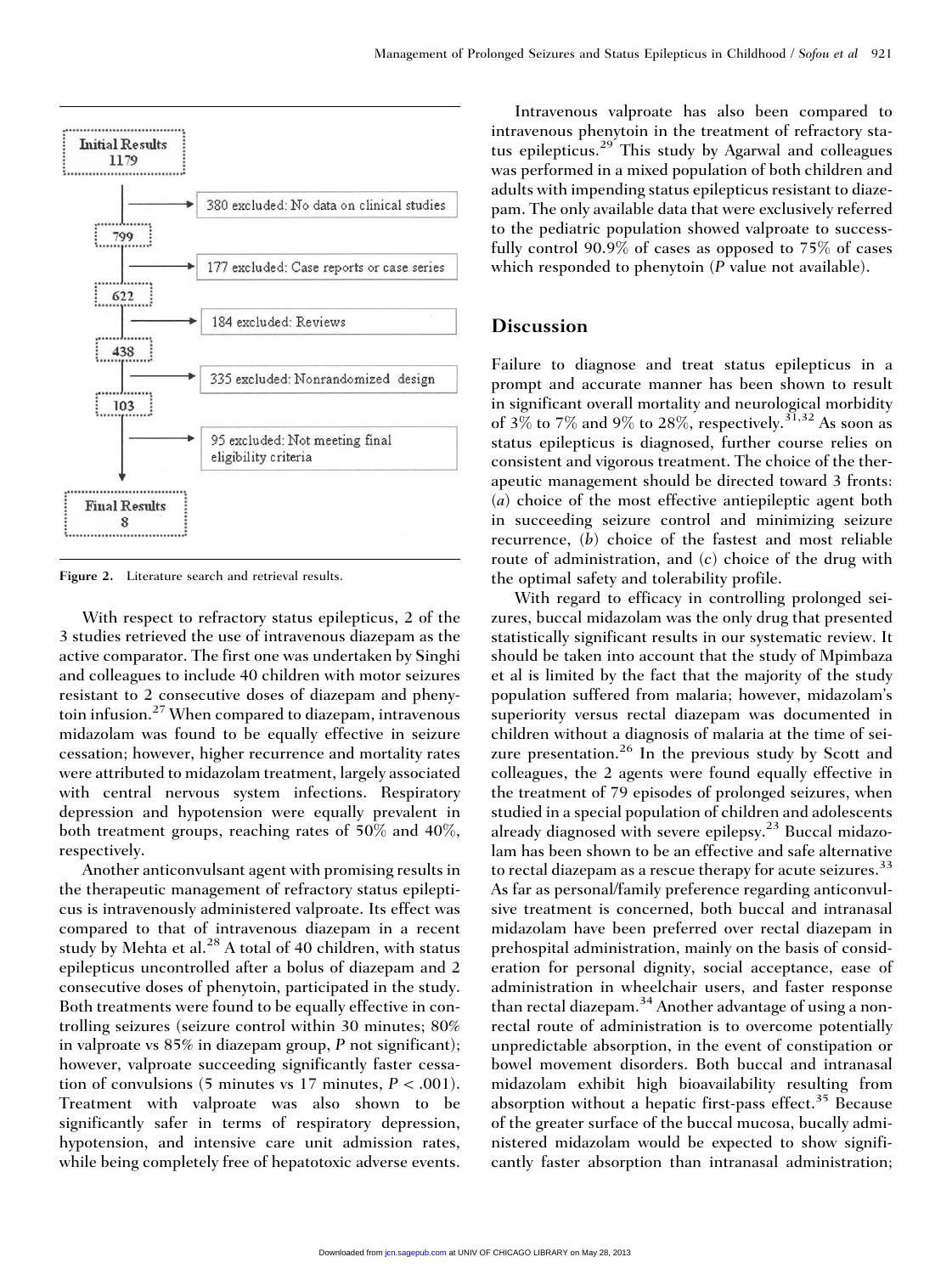Table 2. Overview of Retrieved Randomized Controlled Clinical Trials Table 2. Overview of Retrieved Randomized Controlled Clinical Trials

| Commentary                                                    | from drug administration was<br>Time to seizure cessation | less in the diazepam arm (3.4<br>min vs. 4.5 min.<br>$P = .32$          | Seizure recurrence was<br>defined at 60 min<br>$\bullet$ | All participants had known<br>Time from arrival to drug<br>administration was 2 min<br>severe epilepsy<br>$\bullet$<br>$\bullet$ | more prominent in the mid-<br>Hypotension was slightly<br>azolam arm<br>$\bullet$ | · All participants with febrile<br>Time to seizure cessation<br>from drug administration<br>seizures<br>$\bullet$ | was less in the diazepam arm<br>$(2.5 \text{ min vs. } 3.1 \text{ min}, P <$<br>.001) | was defined at 10 min and<br>Successful seizure control<br>based solely on clinical<br>assessment<br>$\bullet$ | Almost half the patients with<br>cerebral malaria as the<br>underlying cause<br>$\bullet$ | accounted for 50% of deaths<br>severe malaria, which also<br>Majority of patients with<br>$\bullet$ | One SAE of intense pruritus<br>deemed possibly related to<br>midazolam | uncontrolled after 2 doses of<br>· Refractory status epilepticus<br>defined as motor seizures | diazepam and phenytoin<br>infusion                 |
|---------------------------------------------------------------|-----------------------------------------------------------|-------------------------------------------------------------------------|----------------------------------------------------------|----------------------------------------------------------------------------------------------------------------------------------|-----------------------------------------------------------------------------------|-------------------------------------------------------------------------------------------------------------------|---------------------------------------------------------------------------------------|----------------------------------------------------------------------------------------------------------------|-------------------------------------------------------------------------------------------|-----------------------------------------------------------------------------------------------------|------------------------------------------------------------------------|-----------------------------------------------------------------------------------------------|----------------------------------------------------|
| Authors Conclusion                                            | cessation of motor<br>Equally effective in                | seizure control with IM<br>midazolam because of<br>seizures; more rapid | faster administration                                    | treatment of prolonged<br>Equally effective in the<br>seizures                                                                   |                                                                                   | Equally effective and safe<br>in the treatment of<br>prolonged febrile<br>seizures                                |                                                                                       | safe, and less invasive<br>Lorazepam is effective,<br>than paraldehyde                                         |                                                                                           | safe as and more effec-<br>tive than rectal diaze-<br>Buccal midazolam was                          | pam in prolonged<br>seizures                                           | lepticus; higher recur-<br>refractory status epi-<br>Equally effective in                     | rence and mortality<br>rates in midazolam<br>dno.a |
| Care Unit<br>Admission<br>Intensive<br>Rate                   | $0\%$                                                     | $0\%$                                                                   |                                                          | $\lessapprox$                                                                                                                    | Ź                                                                                 | $0\%$                                                                                                             | $0\%$                                                                                 | Ź                                                                                                              | Ź                                                                                         | Ź                                                                                                   | Ź                                                                      | ≨                                                                                             | ₹                                                  |
| Hypotension<br>Rate                                           | Ź                                                         | ≨                                                                       |                                                          | $\lesssim$                                                                                                                       | Ź                                                                                 | $0\%$                                                                                                             | $0\%$                                                                                 | 18.7%/15%                                                                                                      | 20%/5%                                                                                    | Ź                                                                                                   | Ź                                                                      | 40%                                                                                           |                                                    |
| Depression<br>Respiratory<br>Rate                             | $0\%$                                                     | $0\%$                                                                   |                                                          | $\lesssim$                                                                                                                       | Ń                                                                                 | $0\%$                                                                                                             | $0\%$                                                                                 | Ń                                                                                                              | $\tilde{\ge}$                                                                             | $1.2\%$                                                                                             | $1.2\%$                                                                | $50\%$                                                                                        | 10.5% (NSS) 50% (NSS) 40% (NSS)                    |
| Mortality<br>Rate                                             | $6\%$                                                     | $0\%$                                                                   |                                                          | $\lesssim$                                                                                                                       | Ź                                                                                 | $0\%$                                                                                                             | $6\%$                                                                                 | 19%                                                                                                            | $= .68$<br>$\epsilon$<br>16%                                                              | 4.8%                                                                                                | $= .356$<br>$7.3\%$<br>$\theta$                                        | 38%                                                                                           |                                                    |
| Recurrence<br>Seizure<br>Rate                                 | 30%                                                       | 36% (P: NA)                                                             |                                                          | $\lessapprox$                                                                                                                    | Ź                                                                                 | $0.05\%$                                                                                                          | $0.05\%$                                                                              | $10\%$                                                                                                         | $(P = .46)$<br>$14\%$                                                                     | 1st h: $8\%;$<br>24th h:<br>$39.1\%$                                                                | $(P=.026);$<br>$1st$ h: $17.5\%$<br>$24th$ h:<br>46.3%                 | 57%                                                                                           | $16\% (SS)$                                        |
| Time to<br>Seizure<br>Control                                 | $7.8$ min                                                 | $(P = .047)$<br>11.2 min                                                |                                                          | $6 \text{ min}^a$                                                                                                                | $(P = .31)$<br>$8 \text{ min}^a$                                                  | $6.1$ min                                                                                                         | (P < .001)<br>$8 \text{ min}$                                                         | $7.5 \text{ min}$                                                                                              | .06)<br>$(P = 1)$<br>$8 \text{ min}$                                                      | $4.8$ min                                                                                           | $(P = .518)$<br>4.4 min                                                | $16$ min                                                                                      | (NSS)<br>$16 \text{ min}$                          |
| Successful<br>Seizure<br>Control                              | $92.3\%$                                                  | $91\%$                                                                  |                                                          | 75%                                                                                                                              | 16)<br>$(P =$<br>59%                                                              | $88.5\%$                                                                                                          | 92.3% (NSS)                                                                           | 75%                                                                                                            | $(P=.06)$                                                                                 | 69.7%                                                                                               | $(P = .016)$<br>57%                                                    | 86%                                                                                           | 89% (NSS)                                          |
| Comparative<br>Treatments                                     | IM midazolam<br>vs.                                       | IV diazepam                                                             |                                                          | midazolam<br><b>Buccal</b><br>vs.                                                                                                | diazepam<br>Rectal                                                                | IN midazolam<br>vs.                                                                                               | IV diazepam                                                                           | IN lorazepam<br>vs.                                                                                            | IM paraldehyde 61%                                                                        | tal placebo vs.<br>Buccal midazo-<br>lam plus rec-                                                  | Rectal diazepam<br>plus buccal<br>placebo                              | IV midazolam<br>vs.                                                                           | IV diazepam                                        |
| Epilepticus)<br>Prolonged<br>or Status<br>Seizures<br>Type of | seizures<br>Prolonged                                     |                                                                         |                                                          | Prolonged<br>seizures                                                                                                            |                                                                                   | Prolonged<br>seizures                                                                                             |                                                                                       | ing status or<br>Early/impend-<br>prolonged<br>seizures                                                        |                                                                                           | seizures<br>Prolonged                                                                               |                                                                        | epilepticus<br>Refractory<br>status                                                           |                                                    |
| Age Range                                                     | 9 mo-13.75 $y$                                            |                                                                         |                                                          | $5y-19y$                                                                                                                         |                                                                                   | $6 \text{ m}$ o-40 mo                                                                                             |                                                                                       | $2 \text{ mo-}12 \text{ y}$                                                                                    |                                                                                           | $3 \text{ mo-}12 \text{ y}$                                                                         |                                                                        | $2y-12y$                                                                                      |                                                    |
| Participants<br>No. of                                        |                                                           |                                                                         |                                                          | episodes,<br>$n = 79$<br>$(\mathbf{n}\mathbf{o},\,\mathbf{o}\mathbf{f}% _{t})$<br>$n = 18$                                       |                                                                                   | episodes<br>$($ no. of<br>$= 52$<br>$n = 44$                                                                      |                                                                                       |                                                                                                                |                                                                                           | $n = 330$                                                                                           |                                                                        | $n = 40$                                                                                      |                                                    |
| Study                                                         | Chamberlain $n = 24$<br>et al $^{22}$                     |                                                                         |                                                          | Scott et al $^{23}$                                                                                                              |                                                                                   | Lahat et al $^{24}$                                                                                               |                                                                                       | Ahmad et al^25 $\,$ n $=160$                                                                                   |                                                                                           | Mpimbaza<br>${\rm et\;al}^{26}$                                                                     |                                                                        | Singhi et al $^{27}$                                                                          |                                                    |

(continued)

 $\left( contained\right)$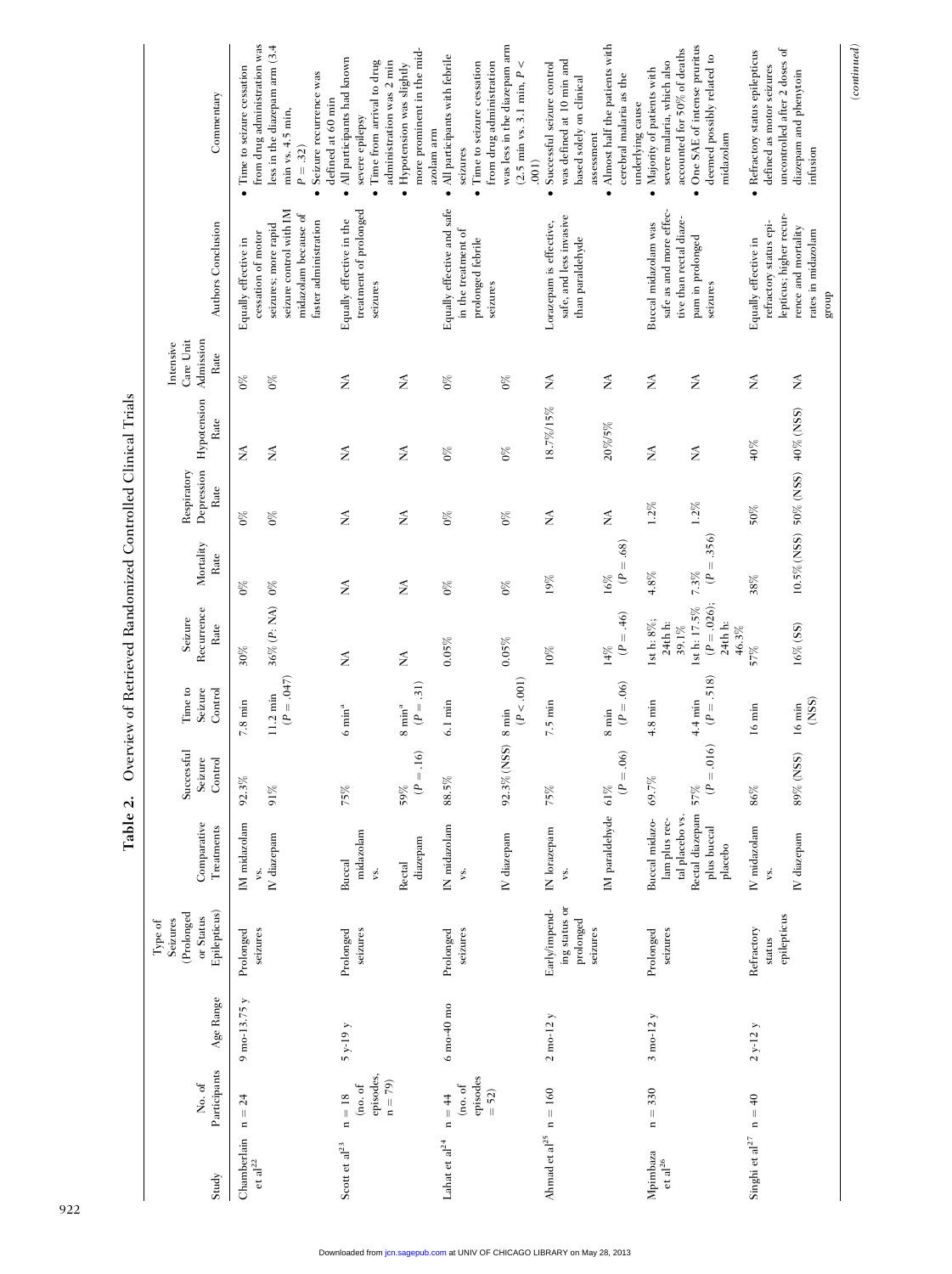Table 2. (continued) Table 2. (continued)

| Participants<br>No. of        | Age Range                   | Epilepticus)<br>(Prolonged<br>or Status<br>Seizures<br>Type of | Comparative<br>Treatments | Successful<br>Seizure<br>Control | Time to<br>Control<br>Seizure | Recurrence<br>Seizure<br>Rate      | Mortality<br>Rate                                     | Respiratory<br>Rate                             | Depression Hypotension Admission<br>Rate                         | Care Unit<br>Intensive<br>Rate | Authors Conclusion                                                         | Commentary                                                             |
|-------------------------------|-----------------------------|----------------------------------------------------------------|---------------------------|----------------------------------|-------------------------------|------------------------------------|-------------------------------------------------------|-------------------------------------------------|------------------------------------------------------------------|--------------------------------|----------------------------------------------------------------------------|------------------------------------------------------------------------|
| $n = 40$                      | $5 \text{ mo-}12 \text{ y}$ | epilepticus<br>Refractory<br>status                            | IV valproic<br>ys         | $80\%$                           | $5 \text{ min}^a$             | Ź                                  | 17.5%                                                 | $\frac{6}{20}$                                  | $\Im$                                                            | 55%                            | lepticus; valproic safer<br>refractory status epi-<br>Equally effective in | • No hepatotoxicity found with<br>valproic                             |
|                               |                             |                                                                | IV diazepam               | 85% (NSS) 17 min <sup>a</sup>    | (P < .001)                    | Ź                                  | 17.5% (NSS) 60%                                       |                                                 | $\left( P < .01 \right) \qquad \left( P < .01 \right)$<br>$50\%$ | $95\% (P =$<br>.008            | in terms of respiratory<br>depression and<br>hypotension                   |                                                                        |
| popula-<br>(mixed<br>$n = 38$ | $10.6$ y-18 y               | Refractory sta- IV valproic<br>epilepticus<br>tus              | ys                        | $90.9\%$                         | Ź                             | NA (mixed<br>tion: 12%)<br>popula- | NA (mixed<br>tion: $8\%$<br>popula-                   | NA (mixed NA (mixed<br>tion: $0\%$ )<br>popula- | tion: $0\%$<br>popula-                                           | Ź                              | Equally effective in the<br>epilepticus refractory<br>treatment of status  | · Operational status epilepti-<br>· Not solely pediatric<br>population |
| $tion: n =$<br>100            |                             |                                                                |                           |                                  |                               |                                    |                                                       |                                                 |                                                                  |                                | to IV diazepam; IV<br>valproate better                                     | cus definition of 5-min<br>duration                                    |
|                               |                             |                                                                | IV phenytoin              | 75%                              | Ź                             | popula-                            | NA (mixed NA (mixed NA (mixed NA (mixed NA<br>popula- | popula-                                         | popula-                                                          |                                | tolerated                                                                  | SGPT elevation with valpro-<br>• Refractory to IV diazepam;            |
|                               |                             |                                                                |                           |                                  |                               | tion: $16\%$ ,<br>NSS)             | tion: $8\%$                                           | tion: $8\%$                                     | tion: $12\%$                                                     |                                |                                                                            | ate (8% in mixed population)                                           |

IM, intramuscular; IN, intranasal; IV, intravenous; NA, not applicable; NSS, nonstatistical significance; SAE, serious adverse event, SGPT, serum glutamic pyruvic transaminase; SS, statistical significance; vs, versus.  $\approx$ , vs, v  $\Xi$  $\ddot{\phantom{0}}$  $\frac{1}{2}$ ne pyruvic 믋 5 υ, 1M, intramuscular; IN, intranasal; IV, intravenous; NA, not applic<br>a. Time to seizure control from drug administration. a. Time to seizure control from drug administration.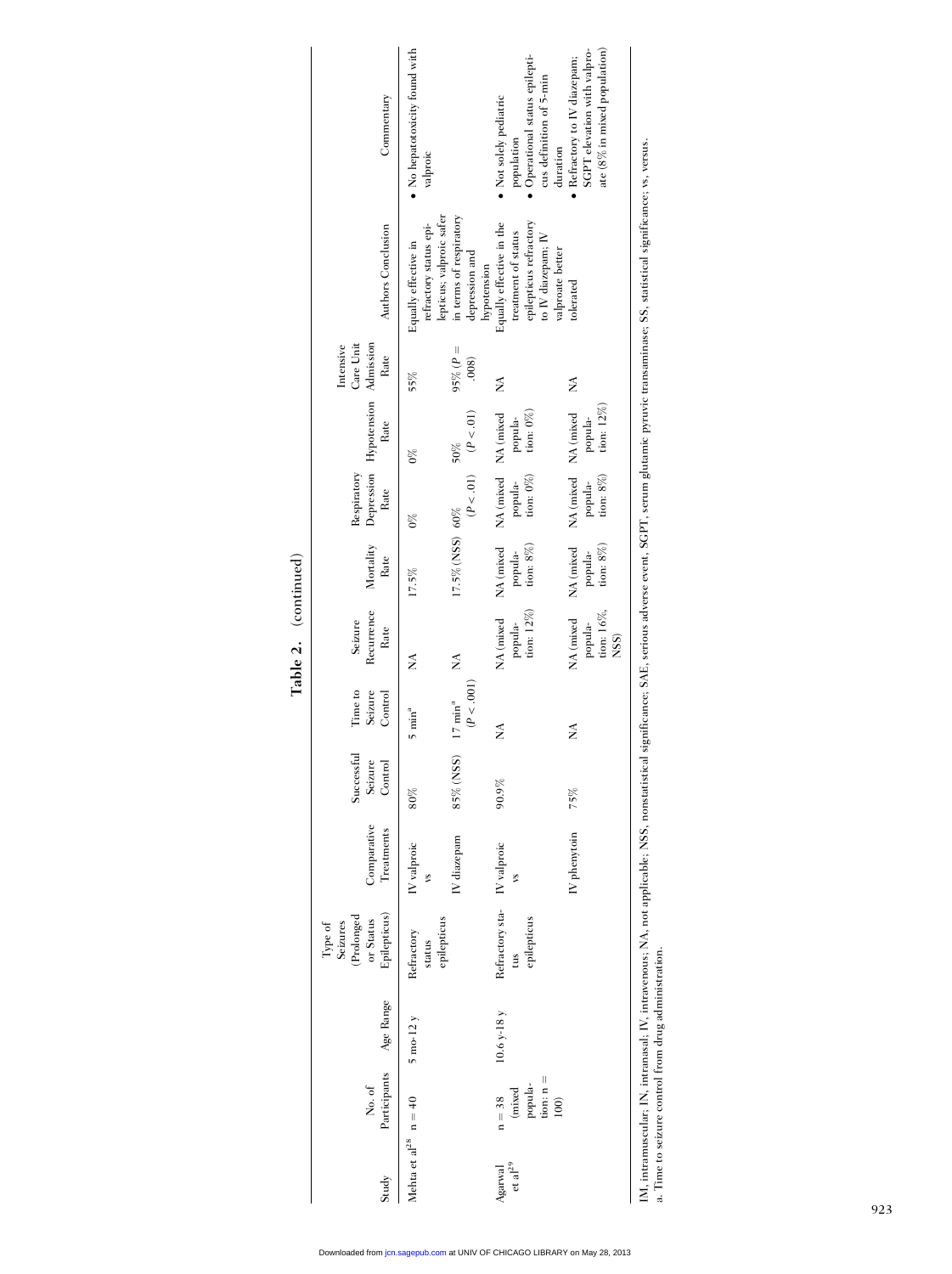nevertheless, buccal midazolam has been shown to reach the maximum plasma concentration in 30 minutes, in comparison to a time to maximum plasma concentration of 10 minutes following intranasal administration.<sup>36</sup> This has been attributed to pronounced salivation, which is often encountered in buccal administration. However, a direct comparison between the 2 routes showed that sublingual midazolam is much better tolerated than intranasal midazolam, possibly due to its bitter taste, which can lead to decreased compliance to the medication.<sup>37</sup> Intranasal route of delivery may be preferred in cases of excessive salivation but not in the event of nasal congestion or upper respiratory tract infections, where there might be a risk of limited absorption; in the latter cases, buccal route can be superior.

Intranasal lorazepam is another promising agent in the treatment of prolonged seizures, which apart from its efficacy, safety, and ease of administration confers a cost advantage of great importance in the Third World countries. Lorazepam administered intranasally is an appealing antiepileptic medication in settings where most seizure episodes are associated with central nervous system infections, and therefore, a longer duration of anticonvulsive action is required. Intranasal lorazepam exhibits approximately 4-fold duration of action when compared to that of intranasal midazolam and is therefore considered better for preventing seizure recurrence.<sup>38,39</sup>

The gold standard of status epilepticus treatment, intravenous diazepam, has been compared to intranasal and intramuscular midazolam in 2 different randomized controlled trials,  $22,24$  which both showed equal efficacy in controlling prolonged seizures and preventing recurrent seizure activity. Furthermore, midazolam was associated with significantly more rapid seizure control in both studies. Even though intravenous diazepam acts faster in controlling convulsions, obtaining intravenous access was quite time-consuming, resulting in significantly delayed seizure control from arrival at the hospital in the diazepam arms. Indeed, it has been shown that the time saved by not having to secure intravenous access prior to treatment is greater than the difference in onset of action between intravenous and nonintravenous route of administration.<sup>40</sup>

In the refractory setting, intravenous midazolam was accompanied by significantly higher recurrence rates when compared to intravenous diazepam. Even though the safety profile of the 2 drugs was similar in terms of respiratory depression and hypotension rates, mortality rate was found to be slightly elevated in the midazolam arm. Valproate, however, exhibited a favorable profile in the treatment of refractory status epilepticus, acting in less than one third of the time required by diazepam to cease epileptic activity. Although being as effective as diazepam, valproate presented a significantly safer profile, with zero incidence of respiratory or cardiovascular adverse reactions and zero hepatotoxicity. The superior profile of intravenous valproate has also been

demonstrated in the treatment of status epilepticus resistant to diazepam, where valproate was found to be more effective than intravenous phenytoin in the pediatric population, with a better tolerability profile. These data are consistent with the results of previous studies showing intravenous sodium valprate to be highly effective and relatively safe in treating status epilepticus in children.<sup>41-44</sup> Its use, however, should still be exercised with caution in children with underlying liver or mitochondrial diseases and especially in the very young group of patients of less than 3 years of age.<sup>45</sup>

These results coincide to a great extent with the recently published, evidence-based review undertaken by the Cochrane Collaboration to compare the efficacy and safety of midazolam, diazepam, lorazepam, phenobarbitone, phenytoin, and paraldehyde in treating acute tonicclonic convulsions and convulsive status epilepticus in hospital-treated children.<sup>46</sup> In this review, Appleton et al concluded that intravenous lorazepam is at least as effective as intravenous diazepam and is associated with fewer adverse events in the treatment of acute tonic-clonic convulsions and that in the event of unavailable intravenous access, buccal midazolam should be the treatment of choice. It should be taken into account that the review by Appleton et al studied only convulsive seizure activity, irrespective of the duration of the convulsions and that a cutoff point at July 2007 was applied in the literature search. Our systematic review, however, was not restricted to a specific type of seizures and included only prolonged seizure activity or status epilepticus (Table 1), with a cutoff point at July 9, 2008, thus resulting in the review of 8 trials in comparison to 4 trials retrieved by Appleton et al.<sup>46</sup>

In conclusion, there is a narrow window of opportunity of 30 minutes to treat a child with status epilepticus in an effective and safe manner; failure to do so can lead to cerebral metabolic decompensation and threaten the child's life. The route of administration therefore plays a crucial role in succeeding rapid initiation of treatment. In early/impending status epilepticus, buccal midazolam provides a highly efficacious choice as first-line treatment, with simple and fast route of administration, without the various social issues and acceptability constraints involved in rectal administration. The rapid seizure control, safety, and ease of administration, as well as the suitability of use in the extrahospital milieu—especially in the more ''socially sensitive'' group of adolescents—allow both the patient and the family to pursue a better quality of life. Intranasal lorazepam, however, is a quick-acting antiepileptic agent of long-lasting effect and a relative inexpensive one, which may serve as an optimal prehospital treatment. The treatment of refractory status epilepticus must be more efficacy-focused, as failure of the first 2 medications usually results in a very poor outcome. Safety concerns should also be taken into account, mainly regarding arterial hypotension that compromises cerebral blood flow. Intravenous sodium valproate seems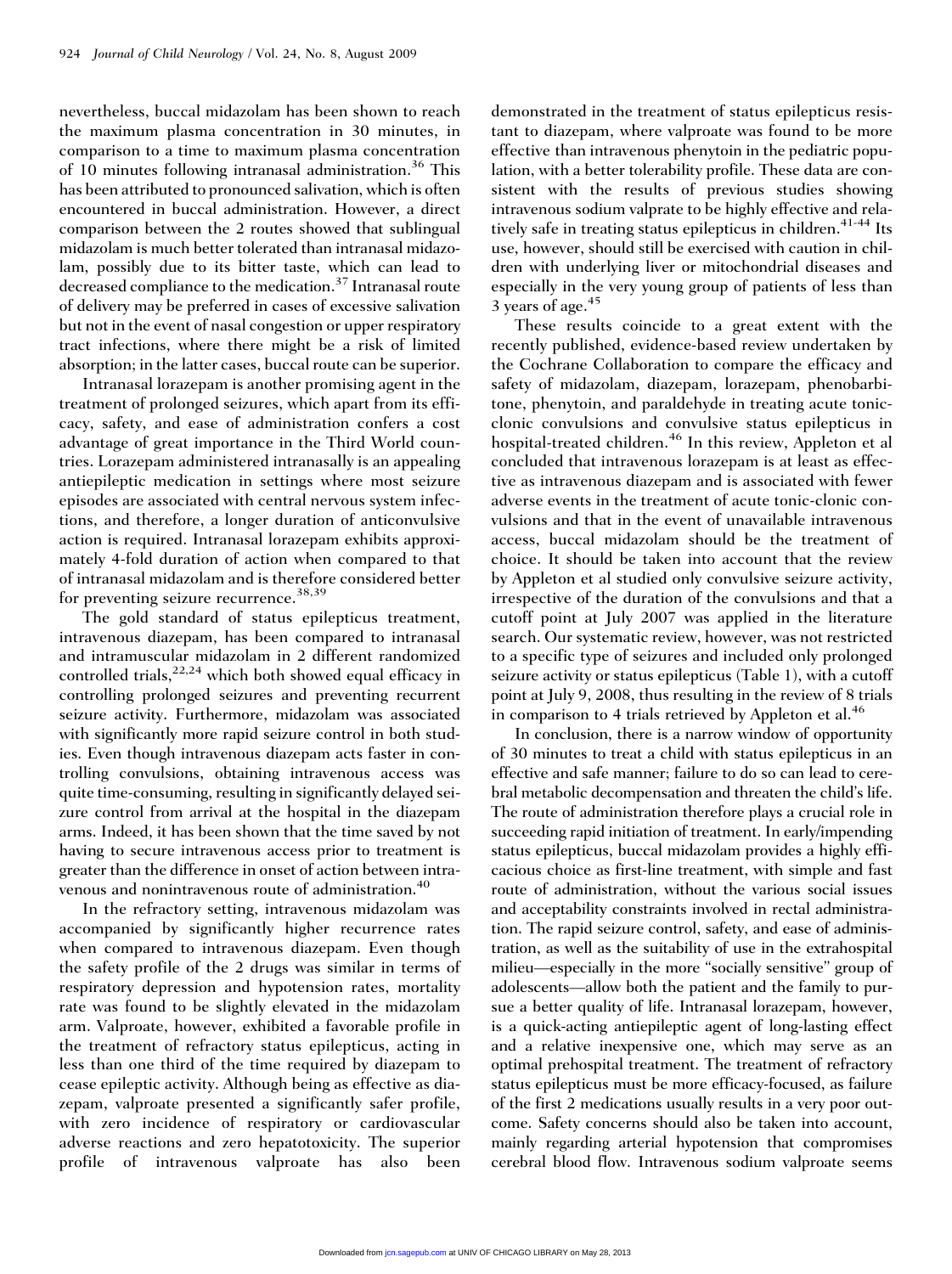to offer a promising choice in the management of status epilepticus resistant to diazepam and phenytoin, both in terms of efficacy and safety. Its role as a second-line treatment, immediately after diazepam failure, requires further investigation in well-controlled pediatric trials.

#### References

- 1. Recommendations of the Epilepsy Foundation of America's Working Group on Status Epilepticus: treatment of convulsive status epilepticus. JAMA. 1993;270:854-859.
- 2. Berg AT, Shinnar S, Levy SR, Testa FM. Status epilepticus in children with newly diagnosed epilepsy. Ann Neurol. 1999;45: 618-623.
- 3. Lothman E. The biochemical basis and pathophysiology of status epilepticus. Neurology. 1990;40(suppl 2):13-23.
- 4. Bleck TP. Convulsive disorders: status epilepticus. Clin Neuropharmacol. 1991;14:191-198.
- 5. Lowenstein DH, Alldredge BK. Status epilepticus. N Engl J Med. 1998;338:970-976.
- 6. Treiman DM, Meyers PD, Walton NY, et al. A comparison of four treatments for generalized convulsive status epilepticus: Veterans Affairs Status Epilepticus Cooperative Study Group. N Engl J Med. 1998;339:792-798.
- 7. Lowenstein DH, Bleck T, Macdonald RL. It's time to revise the definition of status epilepticus. Epilepsia. 1999;40:120-122.
- 8. Wasterlain CG. Definition and classification of status epilepticus. The International Meeting on Status Epilepticus, Santa Monica, CA; 1997 (abstract).
- 9. Meldrum BS. The revised operational definition of generalised tonic-clonic status epilepticus in adults. Epilepsia. 1999;40: 123-124.
- 10. Shorvon S. The management of status epilepticus. J Neurol Neurosurg Psychiatry. 2001;70(suppl 2):II22-II27.
- 11. Chen JW, Wasterlain CG. Status epilepticus: pathophysiology and management in adults. Lancet Neurol. 2006;5:246-256.
- 12. DeLorenzo RJ, Garnett LK, Towne AR, et al. Comparison of status epilepticus with prolonged seizure episodes lasting from 10 to 29 minutes. Epilepsia. 1999;40:164-169.
- 13. Eriksson K, Metsaranta P, Huhtala H, Auvinen A, Kuusela AL, Koivikko M. Treatment delay and the risk of prolonged status epilepticus. Neurology. 2005;65:1316-1318.
- 14. Mazarati AM, Baldwin RA, Sankar R, Wasterlain CG. Timedependent decrease in the effectiveness of antiepileptic drugs during the course of self-sustaining status epilepticus. Brain Res. 1998;814:179-185.
- 15. Kapur J, Macdonald RL. Rapid seizure-induced reduction of benzodiazepine and  $Zn2+$  sensitivity of hippocampal dentate granule cell GABAA receptors. J Neurosci. 1997;17:7532-7540.
- 16. Novorol CL, Chin RF, Scott RC. Outcome of convulsive status epilepticus: a review. Arch Dis Child. 2007;92:948-951.
- 17. Raspall-Chaure M, Chin RF, Neville BG, Scott RC. Outcome of paediatric convulsive status epilepticus: a systematic review. Lancet Neurol. 2006;5:769-779.
- 18. Shorvon SD. Definition, classification and frequency of status epilepticus. In: Shorvon SD, ed. Status Epilepticus: Its Clinical

Features and Treatment in Children and Adults. Cambridge: Cambridge University Press; 1994:21-30.

- 19. Meierkord H, Holtkamp M. Non-convulsive status epilepticus in adults: clinical forms and treatment. Lancet Neurol. 2007;6:329-339.
- 20. Krumholz A, Sung GY, Fisher RS, Barry E, Bergey GK, Grattan LM. Complex partial status epilepticus accompanied by serious morbidity and mortality. Neurology. 1995;45: 1499-1504.
- 21. Kaplan PW. Assessing the outcomes in patients with nonconvulsive status epilepticus: nonconvulsive status epilepticus is underdiagnosed, potentially overtreated, and confounded by comorbidity. J Clin Neurophysiol. 1999;16:341-352.
- 22. Chamberlain JM, Altieri MA, Futterman C, Young GM, Ochsenschlager DW, Waisman Y. A prospective, randomized study comparing intramuscular midazolam with intravenous diazepam for the treatment of seizures in children. Pediatr Emerg Care. 1997;13:92-94.
- 23. Scott RC, Besag FM, Neville BG. Buccal midazolam and rectal diazepam for treatment of prolonged seizures in childhood and adolescence: a randomised trial. Lancet. 1999;353:623-626.
- 24. Lahat E, Goldman M, Barr J, Bistritzer T, Berkovitch M. Comparison of intranasal midazolam with intravenous diazepam for treating febrile seizures in children: prospective randomized study. BMJ. 2000;321:83-86.
- 25. Ahmad S, Ellis JC, Kamwendo H, Molyneux E. Efficacy and safety of intranasal lorazepam versus intramuscular paraldehyde for protracted convulsions in children: an open randomised trial. Lancet. 2006;367:1591-1597.
- 26. Mpimbaza A, Ndeezi G, Staedke S, Rosenthal PJ, Byarugaba J. Comparison of buccal midazolam with rectal diazepam in the treatment of prolonged seizures in Ugandan children: a randomized clinical trial. Pediatrics. 2008;121:e58-e64.
- 27. Singhi S, Murthy A, Singhi P, Jayashree M. Continuous midazolam versus diazepam infusion for refractory convulsive status epilepticus. J Child Neurol. 2002;17:106-110.
- 28. Mehta V, Singhi P, Singhi S. Intravenous sodium valproate versus diazepam infusion for the control of refractory status epilepticus in children: a randomized controlled trial. J Child Neurol. 2007;22:1191-1197.
- 29. Agarwal P, Kumar N, Chandra R, Gupta G, Antony AR, Garg N. Randomized study of intravenous valproate and phenytoin in status epilepticus. Seizure. 2007;16:527-532.
- 30. Treatment of convulsive status epilepticus. Recommendations of the Epilepsy Foundation of America's Working Group on Status Epilepticus. JAMA. 1993;270:854-859.
- 31. Chin RF, Neville BG, Peckham C, Bedford H, Wade A, Scott RC, for the NLSTEPSS Collaborative Group. Incidence, cause, and short-term outcome of convulsive status epilepticus in childhood: prospective population-based study. Lancet. 2006;368:222-229.
- 32. Metsaranta P, Koivikko M, Peltola J, Eriksson K. Outcome after prolonged convulsive seizures in 186 children: low morbidity, no mortality. Dev Med Child Neurol. 2004;46:4-8.
- 33. Scott RC. Buccal midazolam as rescue therapy for acute seizures. Lancet Neurol. 2005;4:592-593.
- 34. Wilson MT, Macleod S, O'Regan ME. Nasal/buccal midazolam use in the community. Arch Dis Child. 2004;89: 50-51.